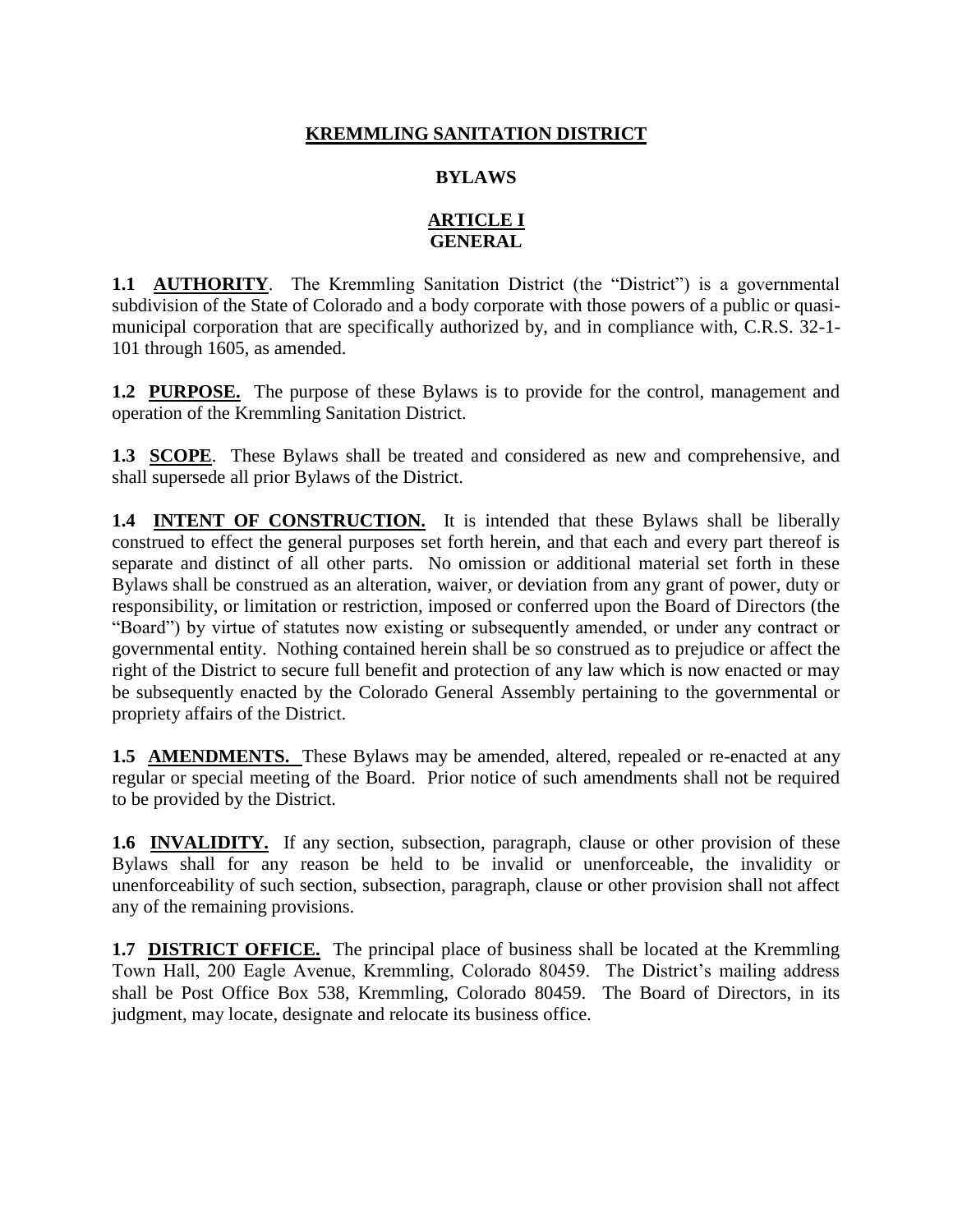# **ARTICLE II ELECTIONS**

**2.1 BOARD TO CONDUCT ELECTIONS.** The Board shall govern the conduct of all regular and special elections of the District and shall render all interpretations and make all decisions as to controversies or other matters arising in the conduct in the elections. The Board, in its discretion, but no more frequently than every four years, may re-establish the boundaries of Director Districts created pursuant to §32-1-301(2)(f) C.R.S., if any, so that the Director Districts have, as nearly as possible, the same number of eligible electors.

**2.2** All powers and authority granted to the Board for the conduct of regular or special elections may be exercised in the absence of the Board by the Secretary or by an Assistant Secretary appointed by the Board. The person named by the Board who is responsible for the conducting of the election shall be the designated election official.

**2.3 CALL FOR NOMINATIONS.** Not less than seventy-five (75) days nor more than ninety (90) days before a regular District election, the designated election official shall provide notice by publication of a call for nominations for the election. The call shall state the District Director offices to be voted upon at the election, where a self nomination and acceptance form may be obtained, the deadline for submitting the self nomination and acceptance form to the designated election official, and information on obtaining an absentee ballot.

# **2.4 CANIDATES FOR DIRECTOR.**

**2.4.1** Not less than sixty-seven (67) days before the date of the regular District election, any person who desires to be a candidate for the office of a District Director shall file a self nomination and acceptance form or letter signed by the candidate and by a registered elector as a witness to the signature of the candidate.

**2.4.2** On the date of signing the self nomination and acceptance form or letter, a candidate for Director shall be an eligible elector of the District. If the District is divided into Director Districts established pursuant to §32-1-301(2)(f) C.R.S. The candidate shall be an eligible elector within the boundaries of the Director District in which the candidate is running for office.

**2.4.3** A self nomination and acceptance form that is not sufficient may be amended once at any time prior to 3 p.m. on the sixty-seventh  $(67<sup>th</sup>)$  day before the election.

**2.4.4** The self nomination and acceptance form or letter shall state the name of the District in which the election will be held, the District Director office sought by the candidate, the term of office sought if more than one length of a Director's term is to be voted upon at the election, the date of the election, and the full name of the candidate as it is to appear on the ballot. Unless physically unable, all candidates and witnesses shall sign their own signature and shall print their names, their respective residence addresses, including the street number and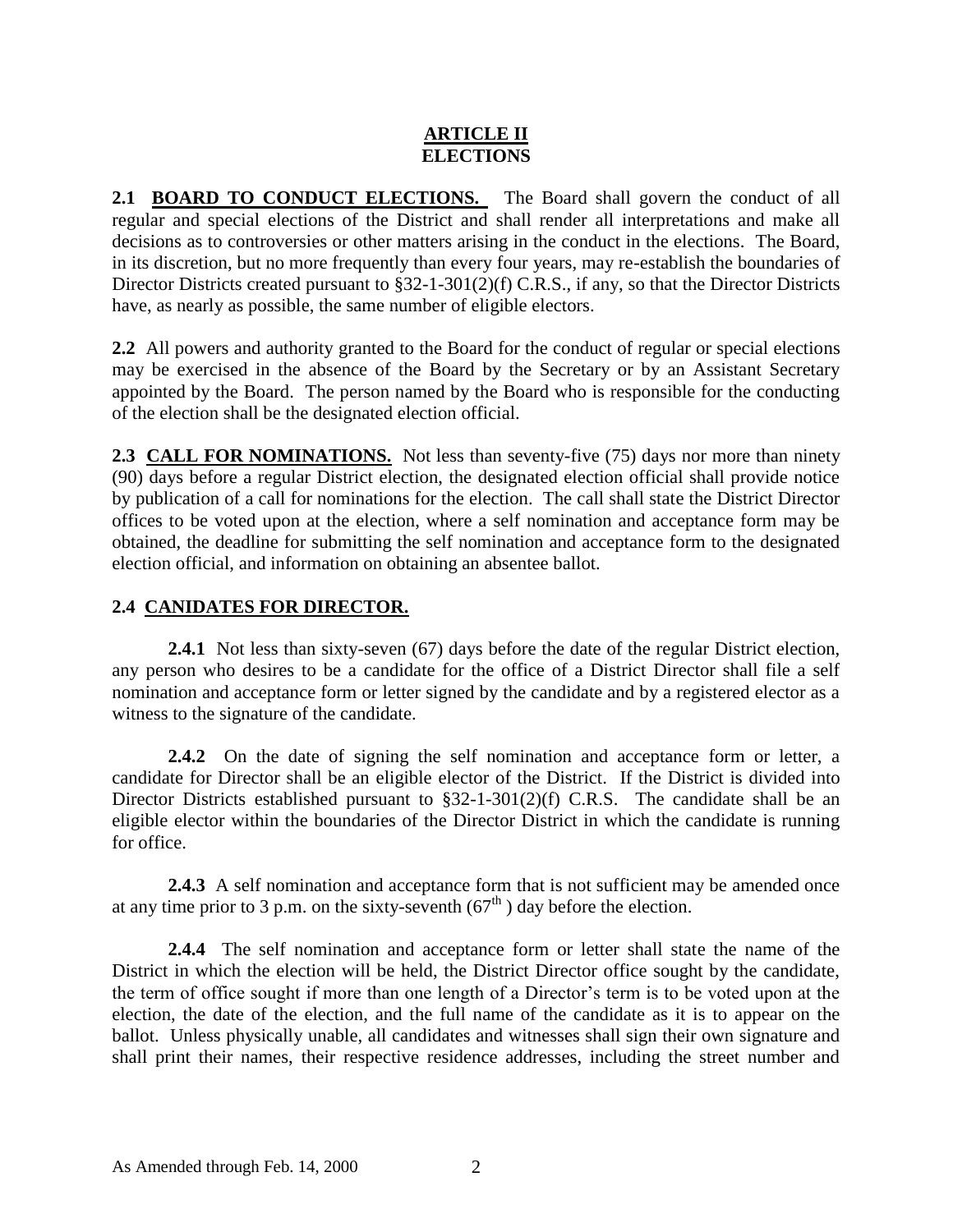name, the city or town, the county, telephone number, and the date of signature on the self nomination and acceptance form or letter.

**2.4.5** The self nomination and acceptance form or letter shall be filed with the designated election official or, if none has been designated, the presiding officer or the Secretary of the Board.

**2.4.6** The self nomination and acceptance form or letter shall be verified and processed substantially as provided in §1-4-908, C.R.S. A protest on such a form or letter shall be determined substantially as provided in §1-4-909 and §1-4-911, C.R.S. Cure of such a form or letter shall be allowed substantially as provided for in §1-4-912, C.R.S.

### **2.5 DATE OF ELECTIONS.**

**2.5.1** Regular District elections shall be held on the Tuesday succeeding the first Monday of May in every even numbered year.

**2.5.2** Special elections may be held on the first Tuesday after the first Monday in February, May, October, or December, except for ballot issue elections, which may be held only in a State general election, biennial local District election, or on the first Tuesday in November of odd number years.

**2.5.3** Whenever the date of a regular District election is identical to the date set for a municipal or other special district election in any municipality or other special district having boundaries co-terminus with the district, the election may be held jointly with the municipal or other special District election.

### **2.6 PERSONS ENTITLED TO VOTE.**

**2.6.1** No persons shall be permitted to vote in any election unless that person is an eligible elector as defined in §32-1-103(5)(a), C.R.S.

**2.6.2** Any person desiring to vote in any election as an eligible elector pursuant to §32-1- 103(5)(a)(II), C.R.S. shall sign a self affirmation that the person is an elector of the District. The self affirming oath or affirmation shall be on a form provided by the Clerk.

**2.6.3** For electors who vote at any election by absentee ballot or mail ballot, the affidavit on the envelope of the ballot as required by Title 1, C.R.S., may be substituted for the self affirming oath or affirmation required by subsection 2.6.2 above.

2.6.4 A person who completes the self affirming oath or affirmation required by subsection 2.6.2 shall be permitted to vote, unless such person's right to vote is challenged.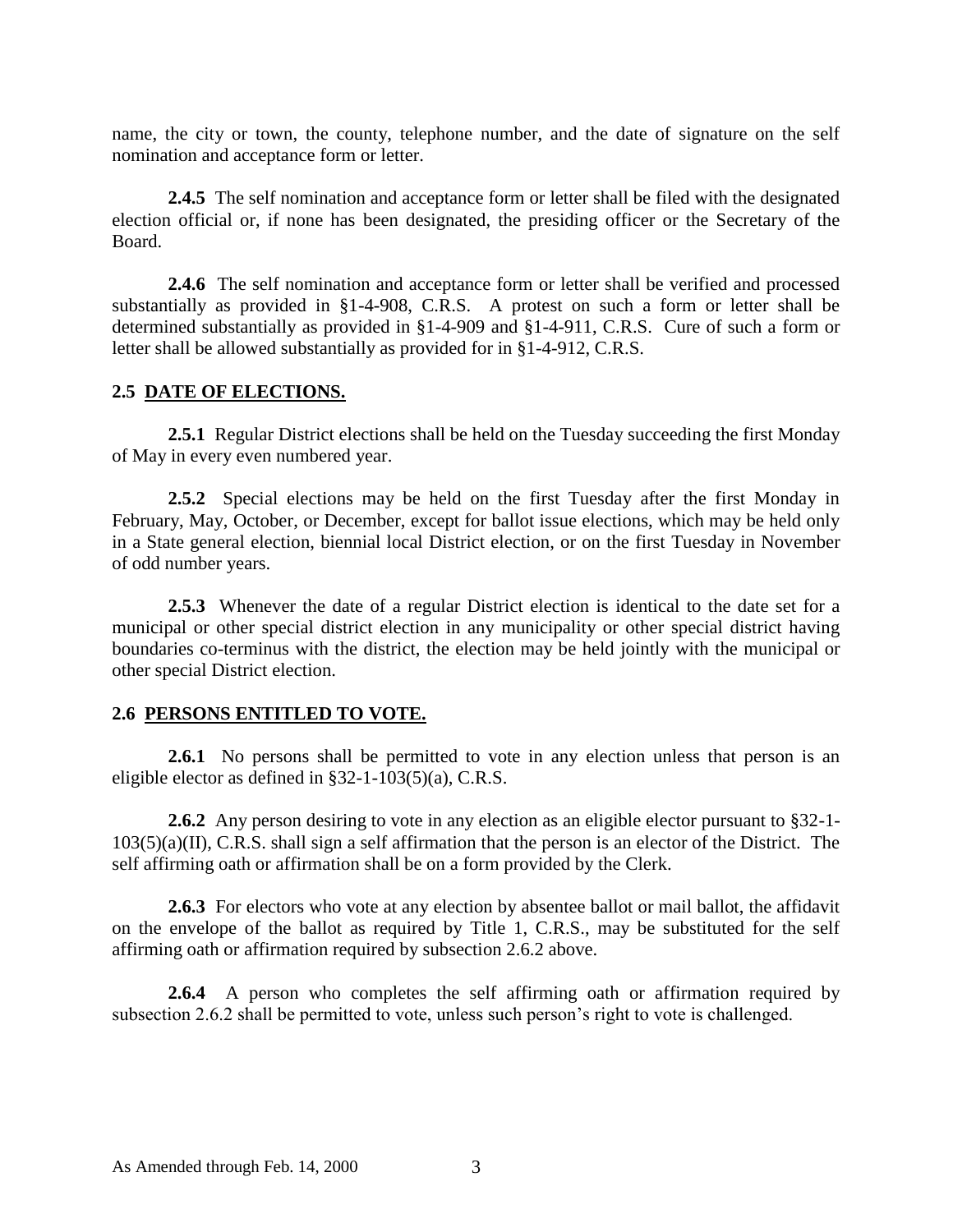### **ARTICLE III BOARD OF DIRECTORS**

#### **3.1 QUALIFICATION AND TERM OF DIRECTORS.**

**3.1.1** The Board of Directors shall consist of five (5) Directors. Each Director shall be a qualified elector of the District. Each Director shall be elected to a term of four (4) years.

**3.1.2** Each Director, within thirty (30) days after his election except for good cause shown, shall appear before an officer authorized to administer oaths and take an oath that he will faithfully perform the duties of his office as required by law and will support the Constitution of the United States, the Constitution of the State of Colorado, and the laws made pursuant thereto. The oath may be administered by the County Clerk and Recorder, by the Clerk of the Court, by any person authorized to administer oaths in this State, or by the Chairman of the Board and shall be filed with the Clerk of the Court and with the Division of Local Government in the Department of Local Affairs.

**3.1.3** At the time of filing said oath, there shall also be filed for each Director an individual, schedule, or requisite bond at the expense of the District, in an amount determined by the Board of not less than \$1,000.00 each conditioned upon the faithful performance of his duties as a Director.

**3.1.4** If any Director fails to take the oath or furnish the requisite bond within the period allowed, except for good cause shown, his office shall be deemed vacant, and the vacancy thus created shall be filled in the same manner as other vacancies in the office of Director.

#### **3.2 ORGANIZATION OF BOARD.**

**3.2.1** After taking the oath and filing bonds, the Board shall elect one of its members as Chairman of the Board and President of the District, one of its members as Treasurer of the Board and District, and a Secretary who may be a member of the Board. The Secretary and the Treasurer may be one person, but, if such is the case, he shall be a member of the Board. The Board shall adopt a seal, and the Secretary shall keep, in a well bound book a record of all its proceedings, minutes of all meetings, certificates, contracts, bonds given by employees, and all corporate acts which shall be open to inspection of all electors, as well as to all other interested parties.

**3.2.2** The Treasurer shall keep strict and accurate accounts of all money received by and disbursed for and on behalf of the District in permanent records. He shall file with the Clerk of the Court, at the expense of the District, a corporate fidelity bond in an amount to be determined by the Board of not less than \$5,000.00, conditioned on the faithful performance of the duties of his office.

**3.2.3** Each Director may receive as compensation for the Director's service a sum not in excess of \$1,200.00 per annum, payable not to exceed \$75.00 per meeting attended. No Director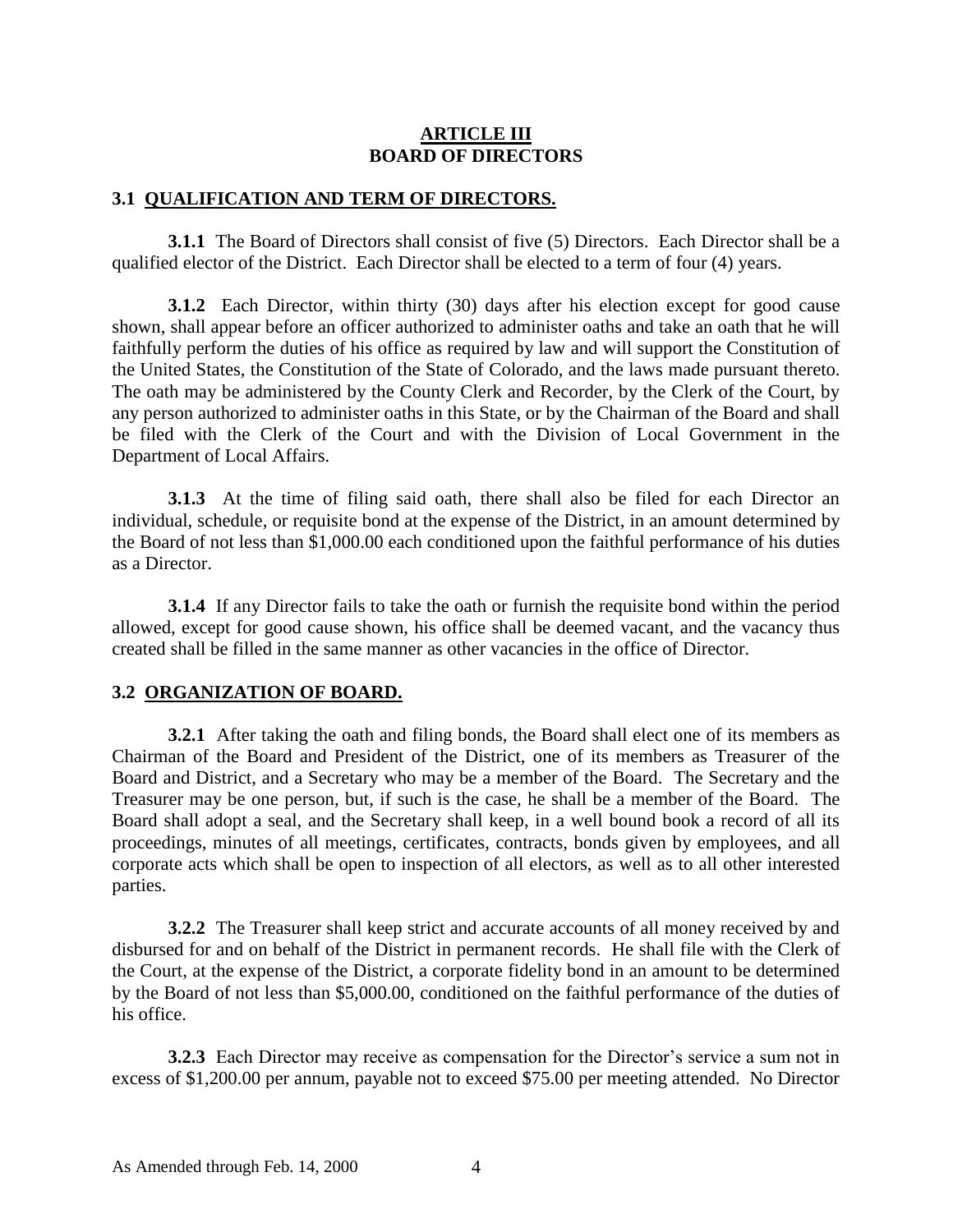shall receive compensation as an employee of the District other than that provided in this section. Any Director shall disqualify himself from voting on any issue in which the Director has a conflict of interest. The Director must disclose such conflict of interest in compliance with §18- 8-308, C.R.S. Reimbursement of actual expenses for Directors shall not be considered compensation.

**3.2.4** If a Director owns undeveloped land which constitutes at least 20% of the territory included in the District, such Director shall disclose such fact in accordance with §18-8-308, C.R.S., before each meeting of the Board, and the fact of such disclosure shall be entered in the minutes of such meeting. For the purposes of this Section, "undeveloped land" means real property which has not been subdivided or which has no improvements constructed on it, excluding real property dedicated for park, recreation or open space purposes.

## **3.3 MEETINGS.**

**3.3.1** The Board shall meet regularly at a time and in a place designated by the Board. Special meetings may be held as often as the needs of the District require, upon notice to each Director. All special and regular meetings of the Board shall be held at locations which are within the boundaries of the District or are within the boundaries of Grand County so long as the meeting location does not exceed twenty (20) miles from the District boundaries. The provisions of this Section governing the location of meetings may be waived only if the following criteria are met:

a. The proposed change of location of a meeting of the Board appears on the agenda of a regular or special meeting of the Board; and

b. A resolution is adopted by the Board stating the reason for which a meeting of the Board is to be held in a location other than under the provisions of this subsection and further stating the date, time and place of such meeting.

**3.3.2** Notice of time and place designated for all regular meetings shall be posted in at least three public places within the limits of the District and, in addition, one such notice shall be posted in the office of the County Clerk and Recorder in Grand County. Such notices shall remain posted and shall be changed in the event that the time of such regular meetings is changed. Special meetings may be called by any Director by informing the other Directors of the date, time and place of such special meeting, and the purpose for which it is called, and by posting notice as provided in this Section at least three (3) days prior to said meeting. All official business of the Board shall conducted only during said regular or special meetings at which a quorum is present, and all said meetings shall be opened to the public.

**3.3.3** The notice posted pursuant to subsection 3.3.2 of this Section for any regular or special meeting at which the Board intends to make a final determination to issue or refund general obligation indebtedness, to consolidate the District with another special district, to dissolve a special district, to file a plan for the adjustment of debt under federal bankruptcy law,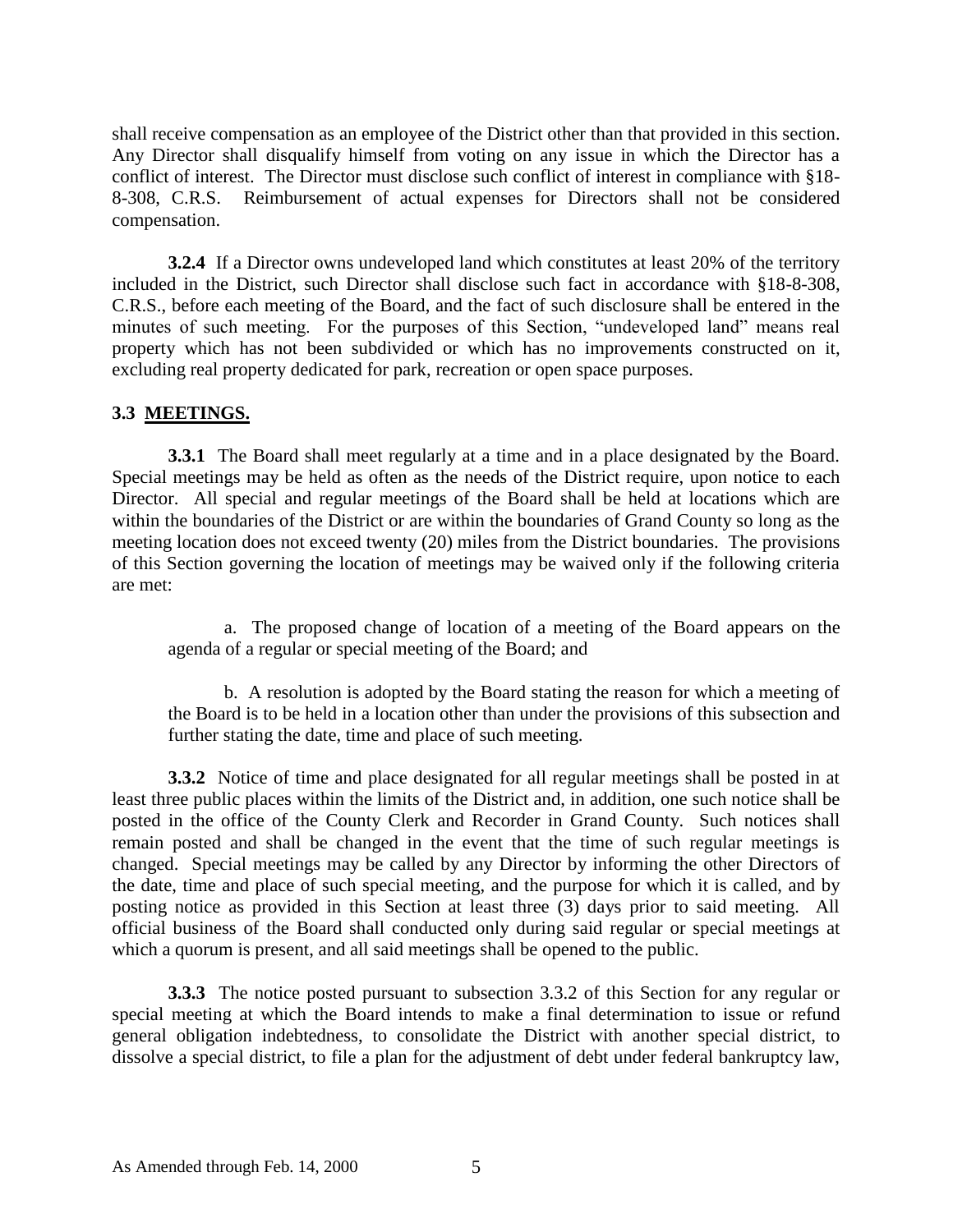or to enter into a private contract with a Director, or not to make a scheduled bond payment, shall set forth such proposed action.

## **3.4 VACANCIES.**

**3.4.1** A Director's office shall be deemed to be vacant upon the occurrence of the following events prior to the expiration of the term of office:

a. If for any reason a properly qualified person is not elected to a Director's office by the electors as required at a regular election.

b. If a person who is duly elected or appointed fails, neglects, or refuses to subscribe to an oath of office or to furnish the bond in accordance with the provisions of these Bylaws;

c. If a person who was duly elected or appointed submits a written resignation to the Board;

d. If the persons who was duly elected or appointed ceases to be qualified for the office to which he was elected;

e. If a person who was duly elected or appointed is convicted of a felony;

f. If a Court of competent jurisdiction voids the election or appointment or removes the person duly elected or appointed for any cause whatsoever, but only after his right to appeal has been waived or exhausted;

g. If the person who was duly elected or appointed fails to attend three consecutive regular meetings of the Board without the Board having entered upon its Minutes an approval for an additional absence or absences; except that such additional absence or absences shall excused for temporary mental or physical disability or illness;

h. If the person who was duly elected or appointed dies during his term of office.

**3.4.2** Any vacancy on the Board shall be filled by appointment by the remaining Director or Directors, the appointee to serve until the next regular election, at which time, the vacancy shall be filled by election for any remaining unexpired portion of the term. If, within sixty (60) days of the occurrence of any vacancy, the Board fails, neglects, or refuses to appoint a Director from the pool of any duly qualified, willing candidates, the Board of County Commissioners of Grand County may appoint a Director to fill such vacancy. The remaining Director or Directors shall not lose their authority to make an appointment to fill any vacancy unless and until the Board of County Commissioners has actually made an appointment to fill that vacancy.

**3.4.3** The Board of County Commissioners shall not make an appointment pursuant to Paragraph 3.4.2 of this section unless it provides thirty (30) days notice of its intention to make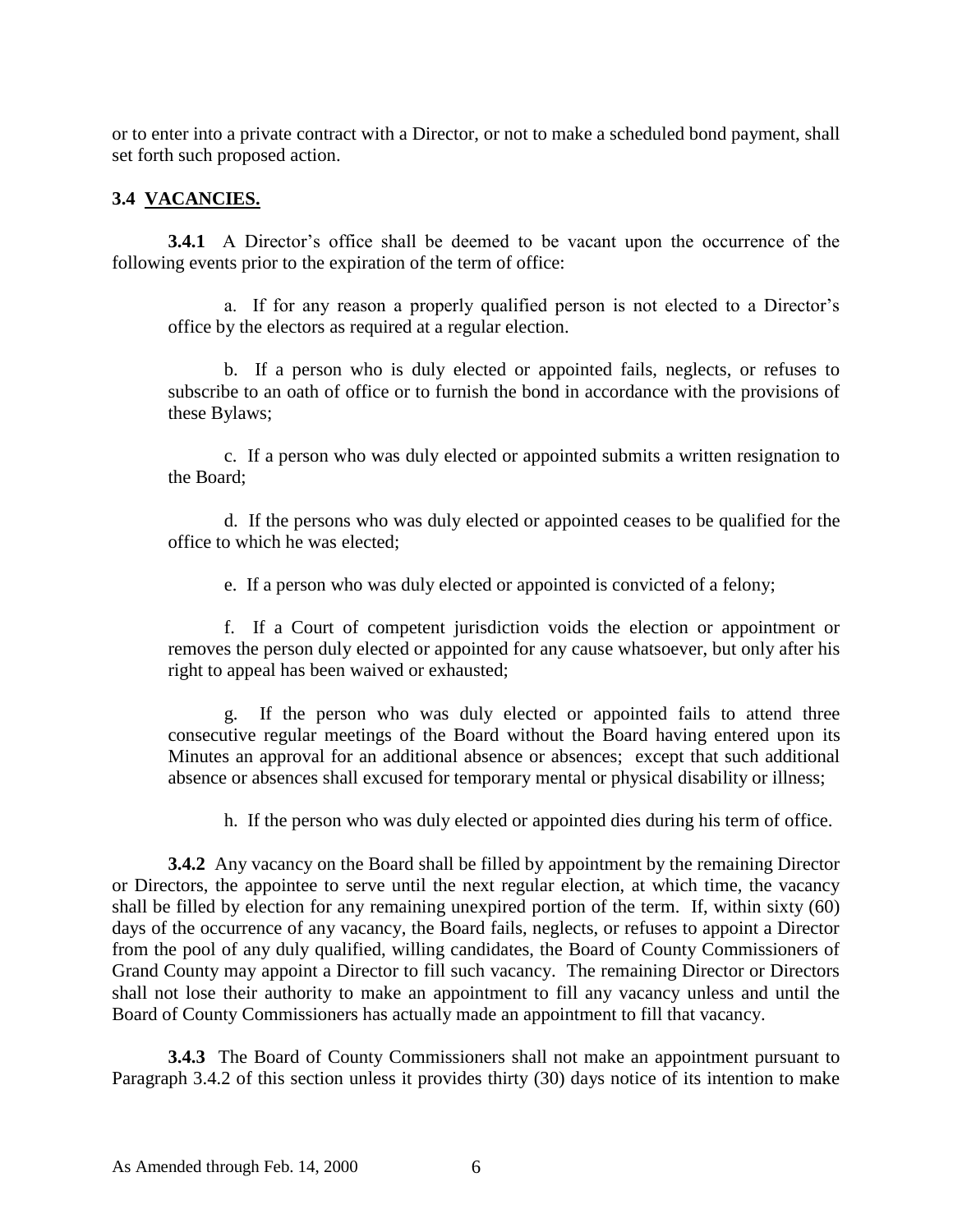such appointment to the remaining members of the Board and the vacancy remains open at the time the Board of County Commissioners make its appointment.

**3.4.4** If there are no duly elected Directors and if the failure to appoint a new Board results in the interruption of services that are being provided by the District, then the Board of County Commissioners may appoint all Directors from the pool of duly qualified, willing candidates. The Board appointed pursuant to this subsection shall call a special election within six (6) months after their appointment, which special election is to be held in accordance with the provisions of §32-1-305.5, C.R.S. and Articles I to XIII of Title 1 C.R.S.; except that the question of the organization shall not be presented at the election. So long as the District is wholly within the boundaries of the Town of Kremmling, the governing body of the Town of Kremmling may also appoint Directors.

**3.4.5** All appointments shall be evidenced by an appropriate entry in the minutes of the meeting, and the Board shall cause a Notice of Appointment to be delivered to the person so appointed. A duplicate of each Notice of Appointment, together with a mailing address of the person so appointed, shall be forwarded to the Division of Local Government in the Department of Local Affairs.

**3.5 DIRECTORS SUBJECT TO RECALL.** Any Director elected to the Board who has actually held office for at least six (6) months may be recalled from office by the eligible electors of the District. A petition signed by the lesser of three hundred (300) eligible electors or 40% of the eligible electors demanding the recall of any Director named in the petition shall be filed in the Grand County District Court. Any recall shall be governed by the provisions of Part 1 of Article XII of Title 1, C.R.S.

**3.6 RECALL ELECTION.** If a Director subject to a recall petition offers a resignation, it shall be accepted, and the vacancy caused by the resignation shall be filled as provided by these Bylaws. If the Director does not resign within five (5) days after the sufficiency of the recall petition has been sustained, the Board shall order that a recall election be held pursuant to the provisions of Part 1 of Article XII of Title 1, C.R.S.

**3.7 GENERAL POWERS.** For and on behalf of the District, the Board has all of the powers set forth in §32-1-1001, C.R.S., including but not limited to:

a. To have the management, control and supervision of all of the business and affairs of the District and all construction, installation, operation, and maintenance of the District's improvements.

b. To enter into contracts and agreements. Except in cases in which the District will receive aid from a governmental agency or purchase through the State purchasing program, a notice shall be published for bids on all construction contracts for work or material, or both, involving an expense of \$25,000.00 or more of public monies. The District may reject any and all bids, and, if it appears that the District can perform the work or secure material for less than the lowest bid, it may proceed to do so.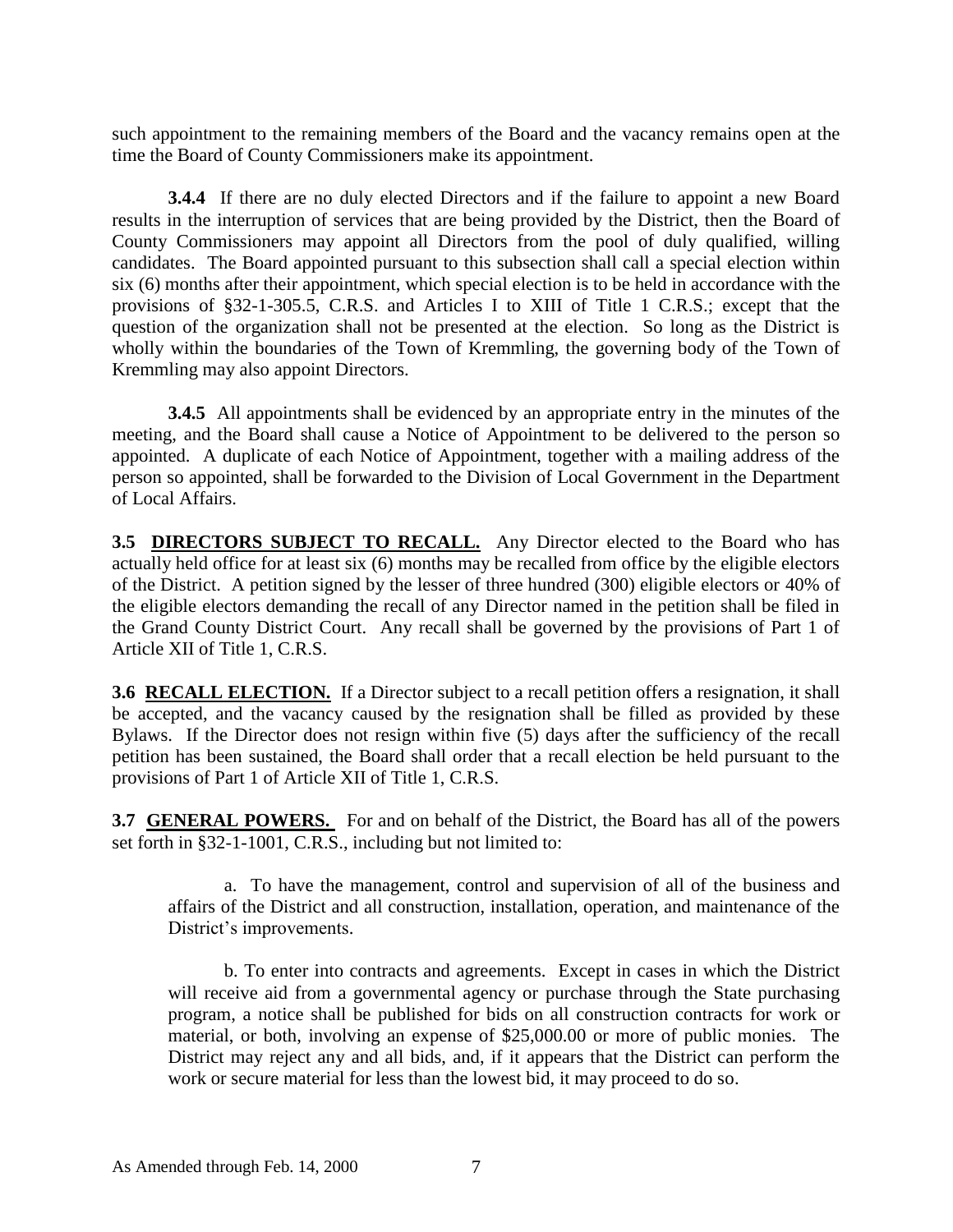c. No contract for work or material including a contract for services, regardless of the amount, shall be entered into between the special District and the Member of the Board or between the District and the owner of 25% or more of the territory within the District unless the notice has been published for bids and such Member or owner tenders the lowest responsible and responsive bid.

d. To borrow money and incur indebtedness and evidence the same by certificates, notes, or debentures and to issue bonds, including revenue bonds, in accordance with statute and to invest any monies of the District in accordance with statute; to acquire, dispose of, and encumber real and personal property including, without limitation, rights and interests in property, leases, easements necessary to the functions or the operations of the District; except that the Board shall not pay more than fair market value and reasonable settlement costs for any interest in real property and shall not pay for any interest in real property which must otherwise be dedicated for public use or the District's use in accordance with any governmental ordinance, regulation, or law.

e. To appoint, hire, and retain agents, employees, engineers, and attorneys.

f. To fix and from time to time to increase or decrease fees, rates, tolls, penalties, or charges for services, programs, or facilities furnished by the District; until paid, all such fees, rates, tolls, penalties, or charges shall constitute a perpetual lien on and against the property served, and any such lien may be foreclosed in the same manner as provided by the laws of this State for the foreclosure of mechanic's liens.

g. Notwithstanding any other provision to the contrary, the Board may waive or amortize all or part of the tap fees and connection fees or extend the time period for paying all or part of such fees for property within this District in order to facilitate the construction, ownership, and operation of affordable housing on such property, as such affordable housing is defined by resolution adopted by the Board. However, the Board shall have the authority to condition such waiver, amortization, or extension upon the recordation against the property of a deed restriction, lien, or lawful instrument requiring the payment of such fees in the event that the property use as affordable housing is discontinued or no longer meets the definition of affordable housing as established by the Board.

h. To furnish services and facilities without the boundaries of the District and to establish fees, rates, tolls, penalties or charges for such services and facilities.

i. To accept, real or personal property for the use of the District and to accept gifts and conveyances made to the District upon such terms or conditions as the Board may approve.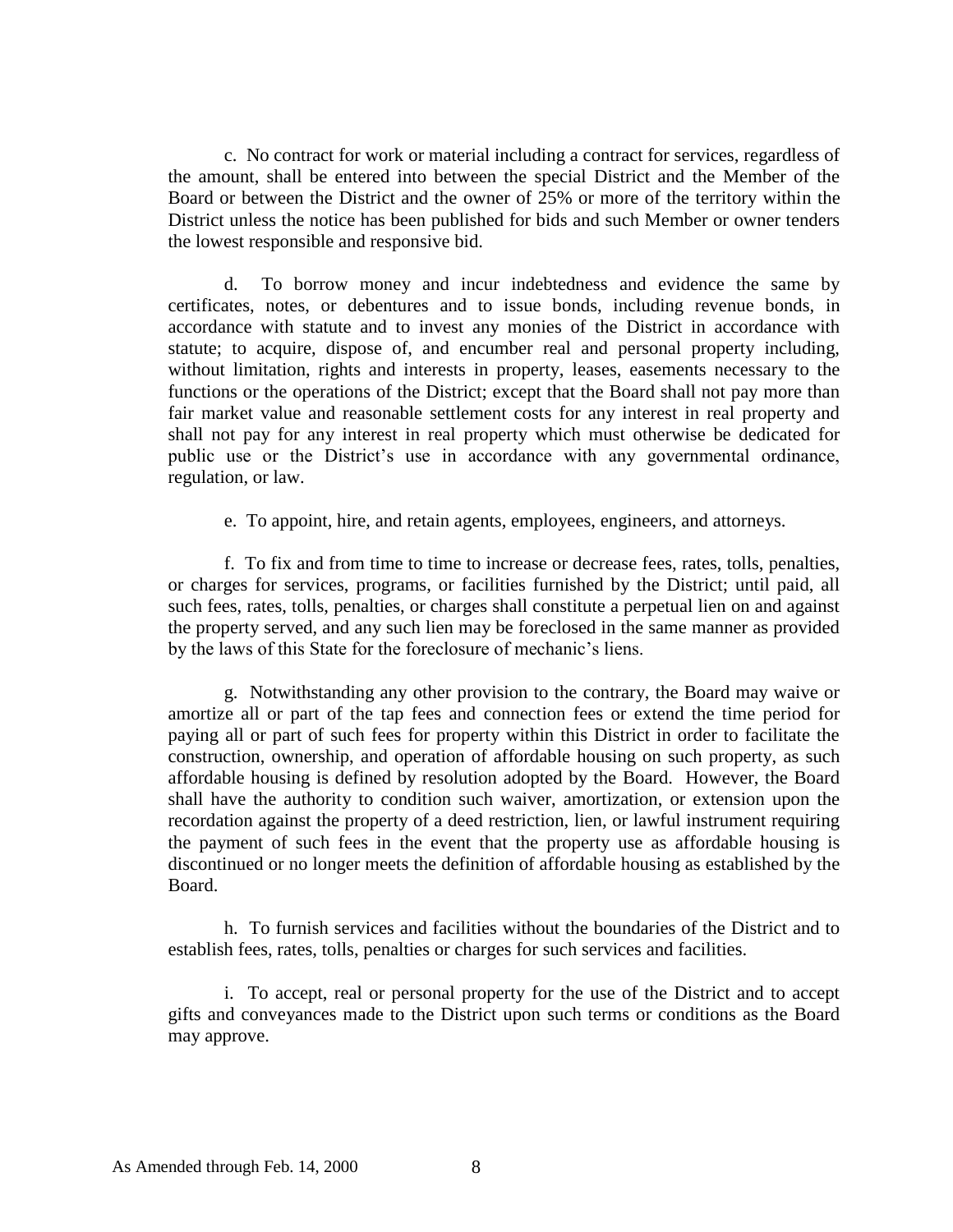j. To adopt, amend, and enforce rules and regulations not in conflict with the Constitution and the laws of this State for the carrying on of business, objects, affairs of the Board and of the District.

k. To have and exercise all rights and powers necessary or incidental to or implied from the specific powers granted to the District by statute. Such special powers shall not be considered as a limitation upon any power necessary or appropriate to carry out the purposes and intent of the District.

l. In addition to the powers specified herein and in §32-1-1001, C.R.S., the Board shall have all of the powers set forth in §32-1-1006, C.R.S. and in §32-1-1101, *et seq.* C.R.S.

## **ARTICLE IV INDEMNIFICATIONS**

**4.1 INDEMNIFICATION OF DIRECTORS.** The District shall defend, save harmless and indemnify any Director, officer, agent, or employee whether elective or appointive, against any tort of professional liability, claim or demand, whether groundless or otherwise, arising out of any alleged act or omission occurring in the performance of duty in accordance with the terms, conditions and limitations of the Governmental Immunity Act, §24-10-101, *et seq.* C.R.S. as amended from time to time. The District may compromise and settle any such claim or suit or pay the amount of any settlement or judgment rendered thereon.

**4.2 CONFLICT OF INTEREST.** Any member of the Board of Directors who is present at a meeting, at which is discussed any matter in which he has directly or indirectly a private, pecuniary or property interest, shall disclose his interest and shall refrain from advocating for or against the matter and shall not vote with respect to such matters. Such interested Directors shall not be counted for purposes of constituting a quorum.

## **4.3 BIDDING AND CONTRACTING PROCEDURES.**

**4.3.1 Bids Required.** Except in cases in which the District will receive aid from a governmental agency or purchase through the State Purchasing Program, construction contracts in excess of \$25,000.00 for materials, labor or both shall require a bid. At the discretion of the Board of Directors, bids may be requested for contracts less than \$25,000.00. The District may reject any and all bids, and if it appears the District can perform the work or secure materials for less, it may proceed to do so.

**4.3.2 Notice to Bid.** A Notice or Invitation to Bid shall be published in a newspaper of general circulation within the District's boundaries once per week for three (3) consecutive weeks. The Notice shall request sealed proposals and shall state 1) the specifics of the contract, 2) when and where plans and specifications may be examined, and 3) the time and place sealed proposals will be opened and publicly read.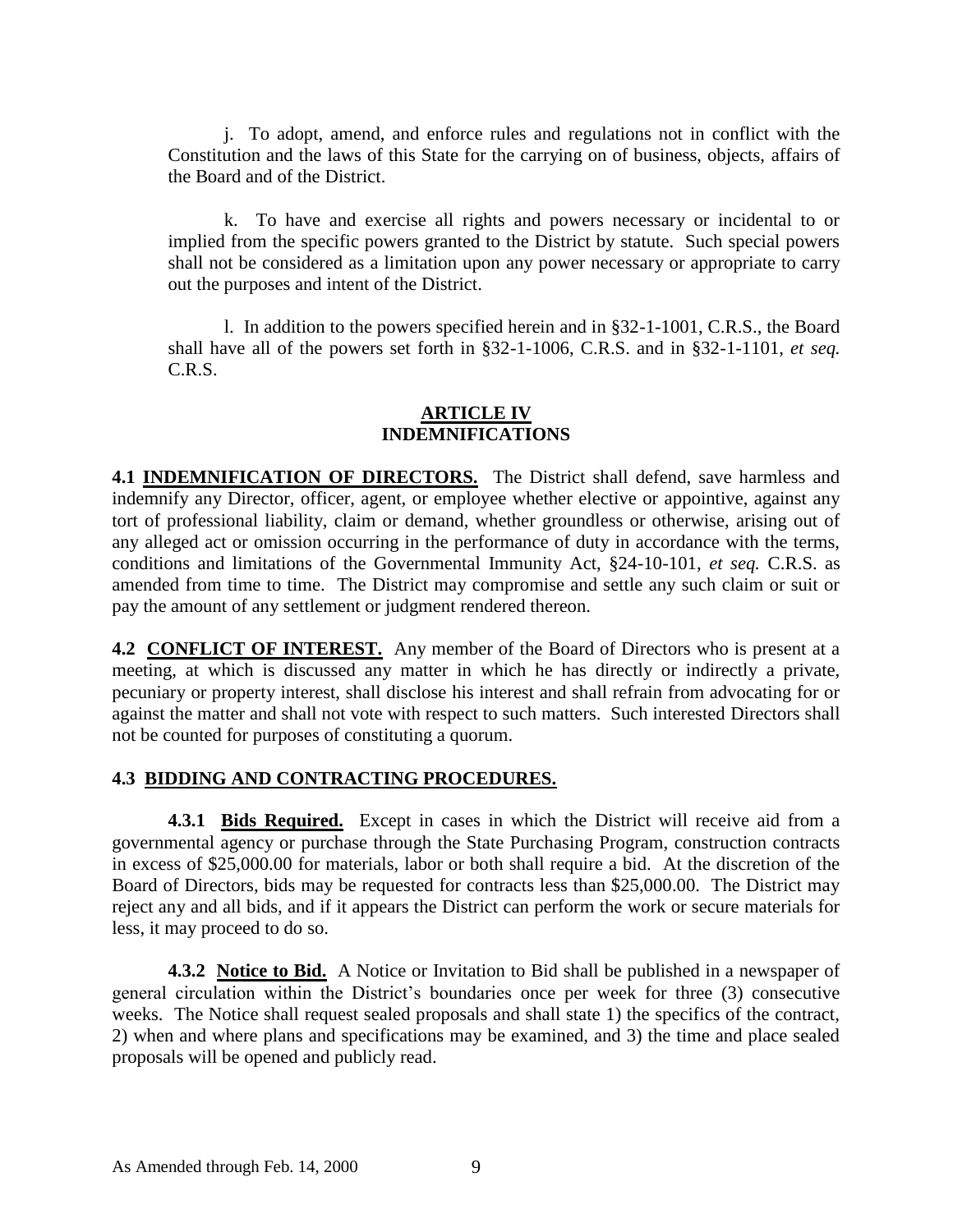**4.3.3 Bid Bond.** All bids must be accompanied by an acceptable bidder's bond or a certified check payable to the District in an amount equal to five (5%) percent of the bid. If, after the time specified in the Notice of Award, the contract is not executed, and Performance Bonds and Certificates of Insurance are not provided, the District shall keep the bid bond or certified check as liquidated damages, and assess such other damages as the District may determine.

**4.3.4 No Contract to Exceed Appropriation.** The Board of Directors shall have no authority to enter into any contract, or otherwise bind or obligate the District to any liability for payment of money for any purpose, for which provision is not made in the appropriation resolution or in excess of the amounts of such appropriation for that fiscal year. Any contract, verbal or written, contrary to the terms of this Section shall be void ab initio, and no District funds shall be expended in payment of such coverage, except as provided by law.

## **4.3.5 Payment and Performance Bonds.**

**4.3.5.1** On contracts in the amount of \$50,000.00 or less, the Board shall have the discretion to require a contractor to execute, deliver to, and file with the Board, payment and performance bonds, or other acceptable surety, (such as cash or letter of credit), in an amount to be determined by the Board not to exceed the amount of the contract, prior to entering into the performance of any work included in the contract.

**4.3.5.2** On contracts in excess of \$50,000.00, the Board shall require a contractor to execute, deliver to and file with the Board, payment and performance bonds, or other acceptable surety, (such as cash or letter of credit), in a penal sum of not less than one-half of the total amount payable by the terms of the contract, prior to entering into the performance of any work included in the contract.

**4.3.5.3** Such bonds shall be duly executed by a qualified corporate surety, conditioned upon the faithful performance of the contract, and in addition, shall provide that, if the contractor or his or her subcontractor fails to duly pay for any labor, materials, provisions, or other supplies used or consumed by such contractor or his or her subcontractor in the performance of the work contracted to be done or fails to pay any person who supplies laborers, rental machinery, tools, or equipment, all amounts due as the result of the use of such laborers, machinery, tools, or equipment, in the performance of the work, the surety will pay the same in an amount to not exceed the sum specified in the bond together with interest not to exceed two percent over current prime rate per annum. Unless such bond is executed, delivered, and filed, no claim in favor of the contractor arising under such contract shall be audited, allowed, or paid. A certified or cashier's check or a bank money order made payable to the district may be accepted in lieu of a bond.

## **4.3.6 Partial Payments and Retainage.**

**4.3.6.1** In connection with contracts of \$80,000.00 or less, the Board has the discretion to make partial payment of the amount due under such contract at the end of each calendar month,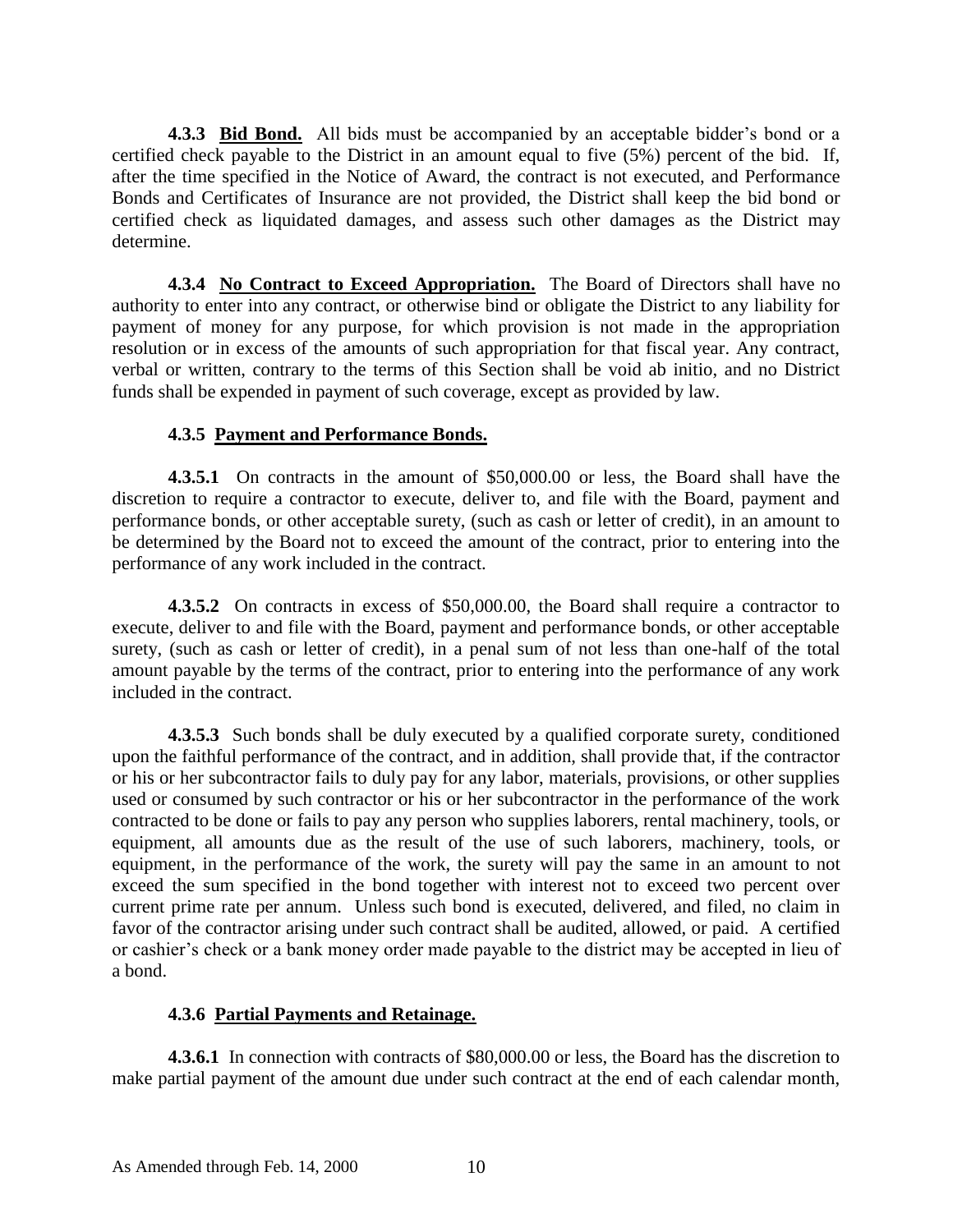or as soon thereafter as practicable, to the contractor, if the contractor is satisfactorily performing the contract.

**4.3.6.2** In connection with contracts in excess of \$80,000.00, the Board shall make partial payments of the amount due under such contract at the end of each calendar month, or as soon thereafter as practicable, to the contractor, if the contractor is satisfactorily performing the contract.

**4.3.6.3** At least ninety (90%) percent of the calculated value of any work completed shall be paid until fifty (50%) percent of the work required by the contract has been performed. Thereafter, the District shall pay any of the remaining installments without retaining additional funds if, in the opinion of the Board, satisfactory progress is being made in the work. The withheld percentage of the contract price of any such work, improvement or construction shall be retained until the contract is completed satisfactorily and finally accepted by the District. If the District finds that satisfactory progress is being made in all phases of the contract, it may, upon written request by the Contractor, authorize final payment from the withheld percentage to the Contractor or Sub-contractors who have completed their work in a manner finally acceptable to the District. Before any such payment is made, the District shall determine that satisfactory and substantial reasons exist for the payment and shall require written approval from any surety furnishing bonds for the contract work.

**4.3.6.4** The Contractor under a Contract exceeding \$80,000.00 made or awarded by the District, pursuant to which sums are withheld to assure satisfactory performance of the contract, may withdraw the whole or any portion of said sums withheld if the Contractor deposits acceptable securities, (such as a letter of credit or cash), with the District. The Contractor shall take such actions as the District may require to transfer the securities or limited interest in the securities, including a security interest, and to authorize the District to negotiate the acceptable securities and to receive the payments due the District pursuant to law or the terms of the contract, and, to the extent there are excess funds resulting from said negotiation, the balance shall be returned to the Contractor. Such acceptable securities so deposited at all times shall have market value at least equal in value to the amount so withdrawn. If at any time the District determines that the market value of acceptable securities theretofore deposited has fallen below the amount so withdrawn, the District shall give notice thereof to the Contractor, who forthwith shall deposit additional acceptable securities in an amount sufficient to reestablish a total deposit of securities equal in value so withdrawn. The District and the Contractor may enter into an Escrow Contract or Escrow Contract and Security Agreement with any national bank, state bank, trust company or savings and loan association located in this state and designated by mutual agreement of the District and the Contractor, after notice to the surety, to provide as escrow agent for the custodial care and servicing of any acceptable securities deposited with him pursuant hereto. Such services shall include the safekeeping of the acceptable securities and the rendering of all services required to effectuate the purposes of this section. Any acceptable securities deposited with an escrow agent pursuant to this section shall be deemed to be in the possession of the District and the District shall be deemed to have a perfected security interest in the acceptable securities for purposes of Article 8 or 9 or Title 4, C.R.S.